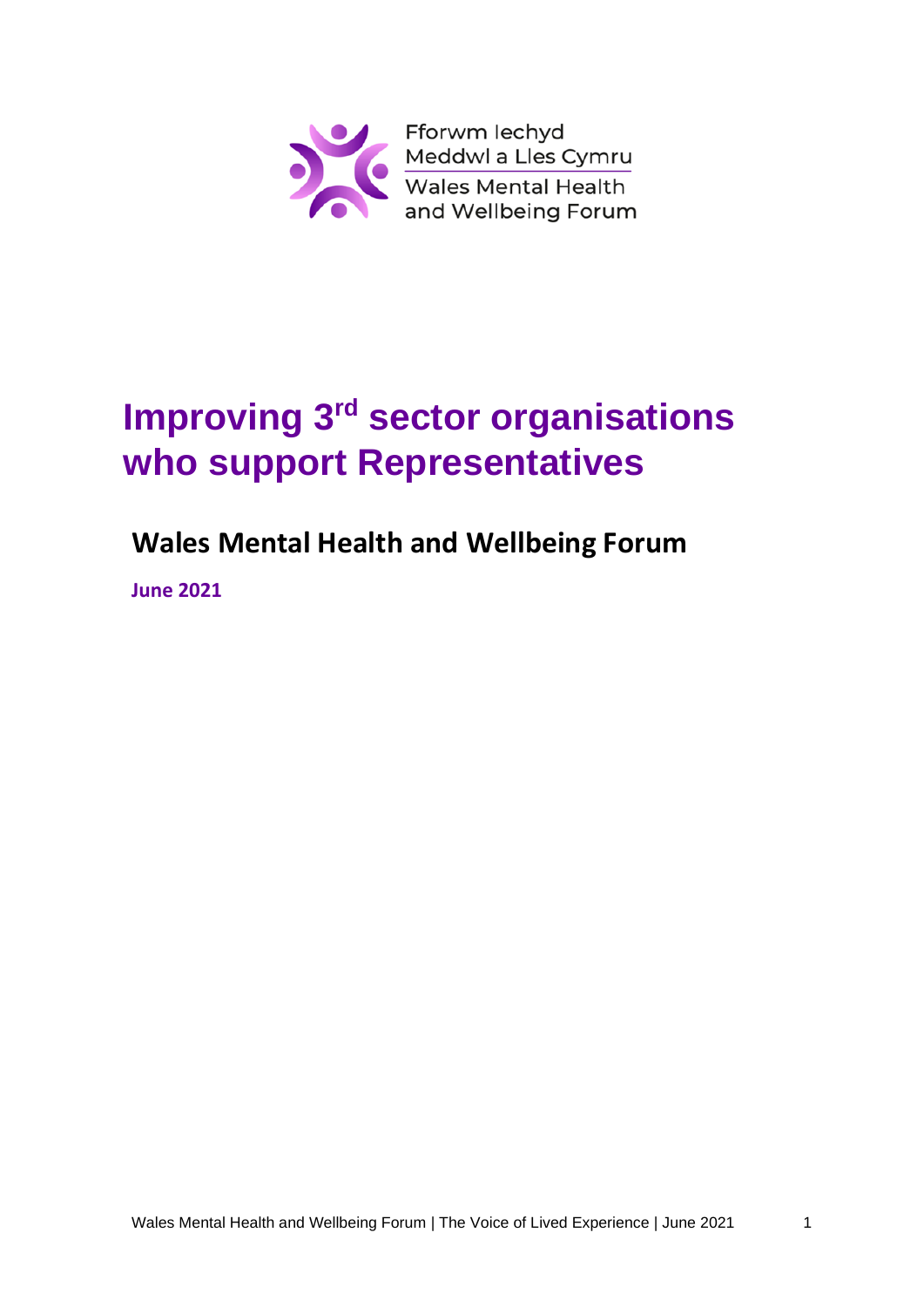## **Contents**

| Provision of support for representatives prior to and during meetings11 |
|-------------------------------------------------------------------------|
|                                                                         |
|                                                                         |
|                                                                         |
|                                                                         |
|                                                                         |
|                                                                         |
|                                                                         |
|                                                                         |
|                                                                         |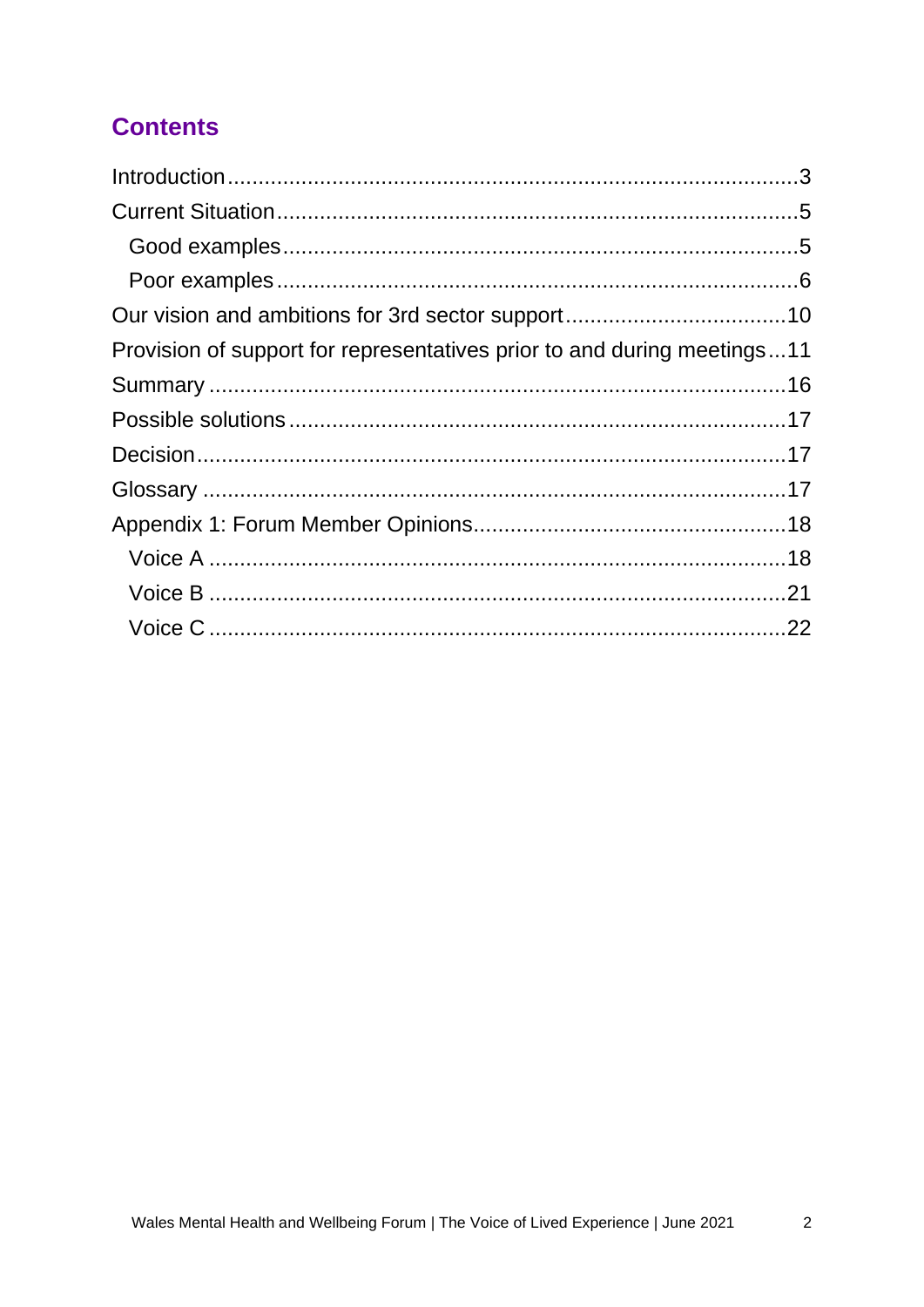# <span id="page-2-0"></span>**Introduction**

This report is about the service user and carer engagement Service Level Agreements (SLAs) awarded to third sector organisations. The SLAs are in place to support the local involvement of service users and carers in the following activities:- service evaluation; board, committee and group involvement; co-production of service change and development; and service user and carer led research into service user and carer views about statutory and third sector services.

This subject regarding 3<sup>rd</sup> sector organisations supporting engagement, was raised at the very first NPB in December 2013 that was attended by forum representatives. The Forum authored a paper at that time highlighting similar issues. The differences and problems with third sector support are something we have discussed at every forum since then when reporting back on local progress. We have raised this now so that co-produced solutions can be included in the draft guidance for consultation.

Services across Wales depend on the culture of the organisations delivering them, and on the attitudes, values and approaches of the individuals employed to support the representatives. As a result, there is huge variation between different areas. The SLAs set up by the Health Boards also vary.

We believe that Third sector organisations are there to facilitate and support, rather than manage or direct service user and carer representatives, to ensure they have a genuine, independent voice and influence.

Health Board's role is to work with service users and carers by listening, considering and co-producing work to improve services with service users and carers. They are expected to work in partnership with service users and carers directly without working through proxies. Service users and carers should be at all the meetings. It is not appropriate for third sector SLA staff to attend on behalf of representatives or to speak for them without the consent of service user and carer representatives, even if they are service users or carers themselves.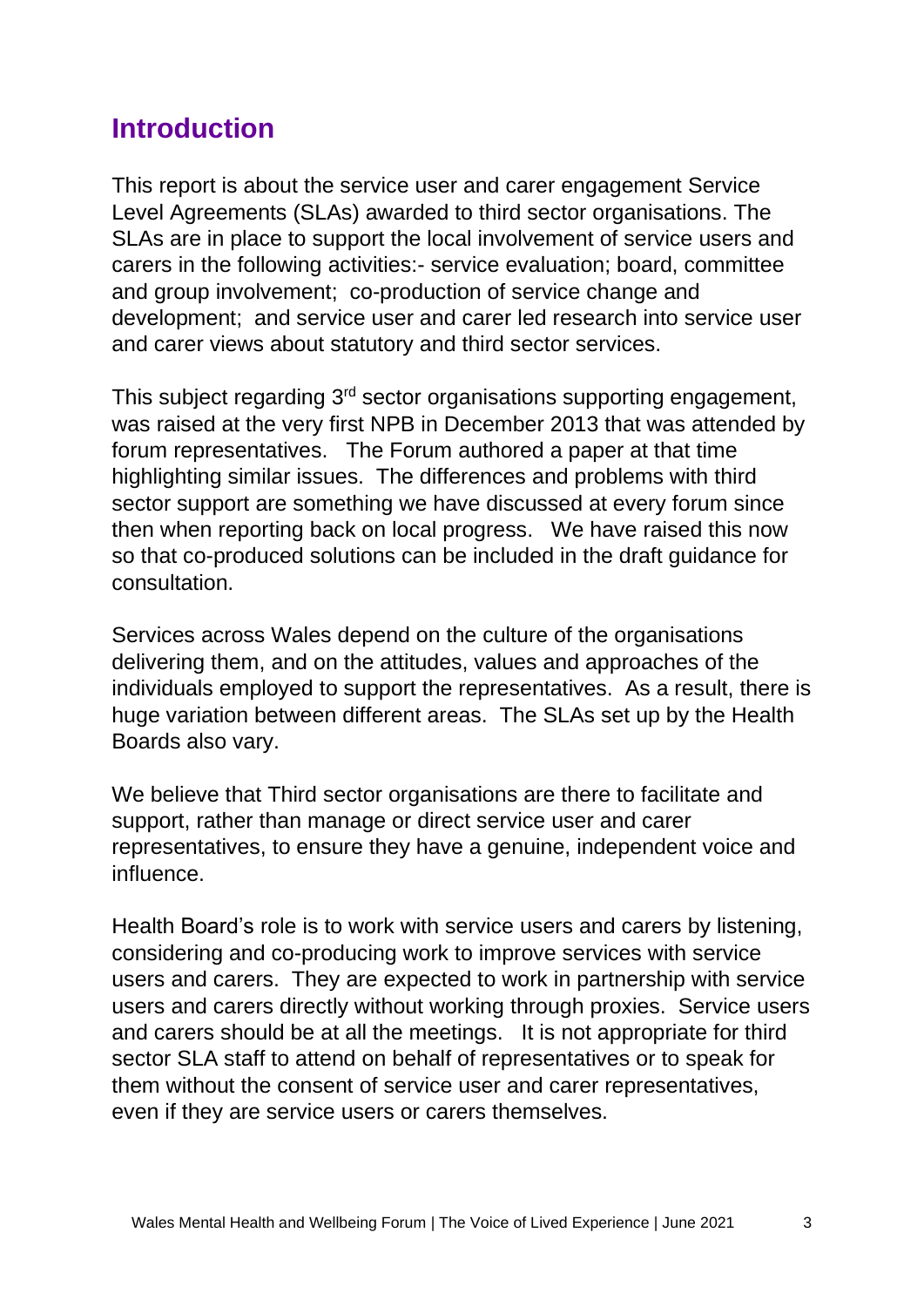Lack of transparency and engagement with local service users and carers in the commissioning of these third sector services carries the risk of people losing trust in the process and developing suspicions about the integrity of the organisations involved. It also prevents a realistic understanding of what is and is not a legitimate use of SLA funds. The forum is very keen to see more financial transparency in how funds are allocated and used.

As a result, there are some very negative experiences, and comments regarding 3rd Sector Engagement Holders balanced by some more positive experiences. Some individual personal views are given in the appendix to illustrate the wide range of opinions expressed by members. The paper itself focuses on constructive suggestions to improve the current situation.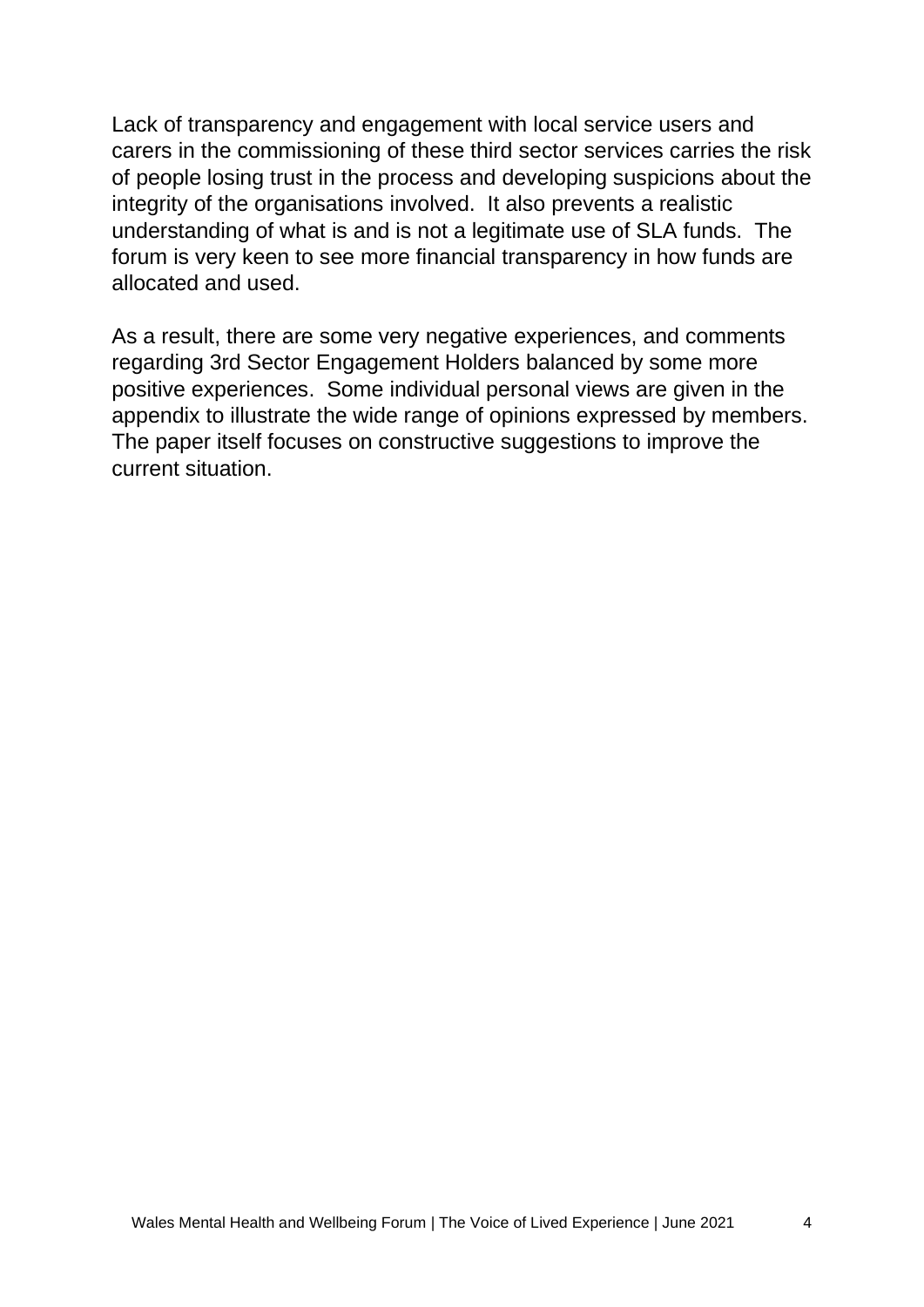# <span id="page-4-0"></span>**Current Situation**

There is a huge range in experiences of third sector support, between organisations and within organisations between individual support staff. This goes from excellent relationships which stimulate fierce loyalty to the organisation and individual staff within it, to passionate anger, with loss of trust and respect for the organisation and its staff.

### <span id="page-4-1"></span>**Good examples**

Third sector support staff are putting considerable resources into developing the ability and confidence of people who can then become representatives.

Third sector organisations are facilitating the successful development of a range of support organisations and services led by service users.

Third sector organisations work with representatives to run consultation events.

Relationships with individual service users and carers are very positive and supportive.

Third sector support representatives in some areas to be involved in the selection of staff who work with service users and carers directly, such as health Board Staff.

In one area the communication between meetings is supported by a WhatsApp group set up by the representatives.

Over the years some organisations have supported representatives by organising local service user and carer groups through which the representatives can get opinions and to whom they can report back the results of their work.

Representatives have been involved with a wide range of engagement opportunities including staff training, facilitating workshops, giving presentations, and conducting service evaluations and audits, and researching service user and carer views.

Over the years representatives have been involved in recruiting new LPB representatives. In the best practice example, the existing reps, wrote the job description and the interview questions, did the shortlisting,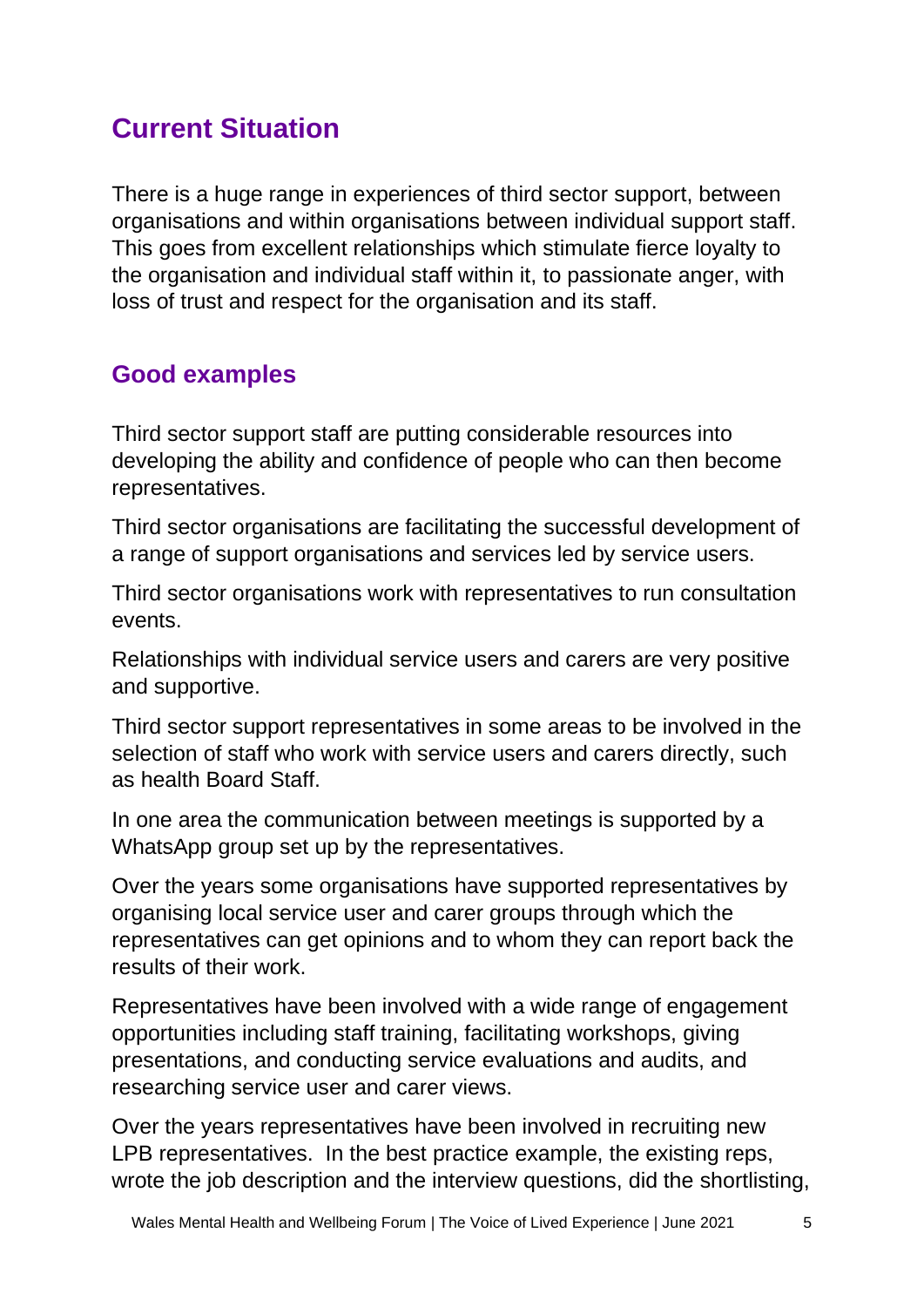and were involved in the interviewing process. (This took place without a third sector staff member on the panel although there was a health Board member present).

In other areas the decision-making on panels has been entirely the responsibility of service users and carers

In some areas representatives feel heard in meetings

In some areas representatives are free to communicate with any of the other committee, board or group members between meetings.

In some areas representatives can see how their contribution has made a difference to the work of Partnership Boards and other committees, groups and organisations.

### <span id="page-5-0"></span>**Poor examples**

The number of representatives in each area is variable. Who makes the decision as to the number of representatives or their geographical location is not always transparent.

The application process and appointment of representatives is not always transparent.

Service users and carers are not always/in all areas, being involved in the selection of 3rd sector staff who support representatives.

The selection of staff who support representatives is not always transparent, and therefore there are doubts about the fairness and legitimacy of the process.

Service user and carer led initiatives are being taken over by third sector staff.

There is a lack of transparency and accountability in how the contracted hours of 3<sup>rd</sup> sector staff who support service user and carer representatives are used, how the contract is monitored and quality assured, and what the performance criteria, and job description for the posts are.

At times in some areas there have been long term vacancies for the service user and carer representative support post.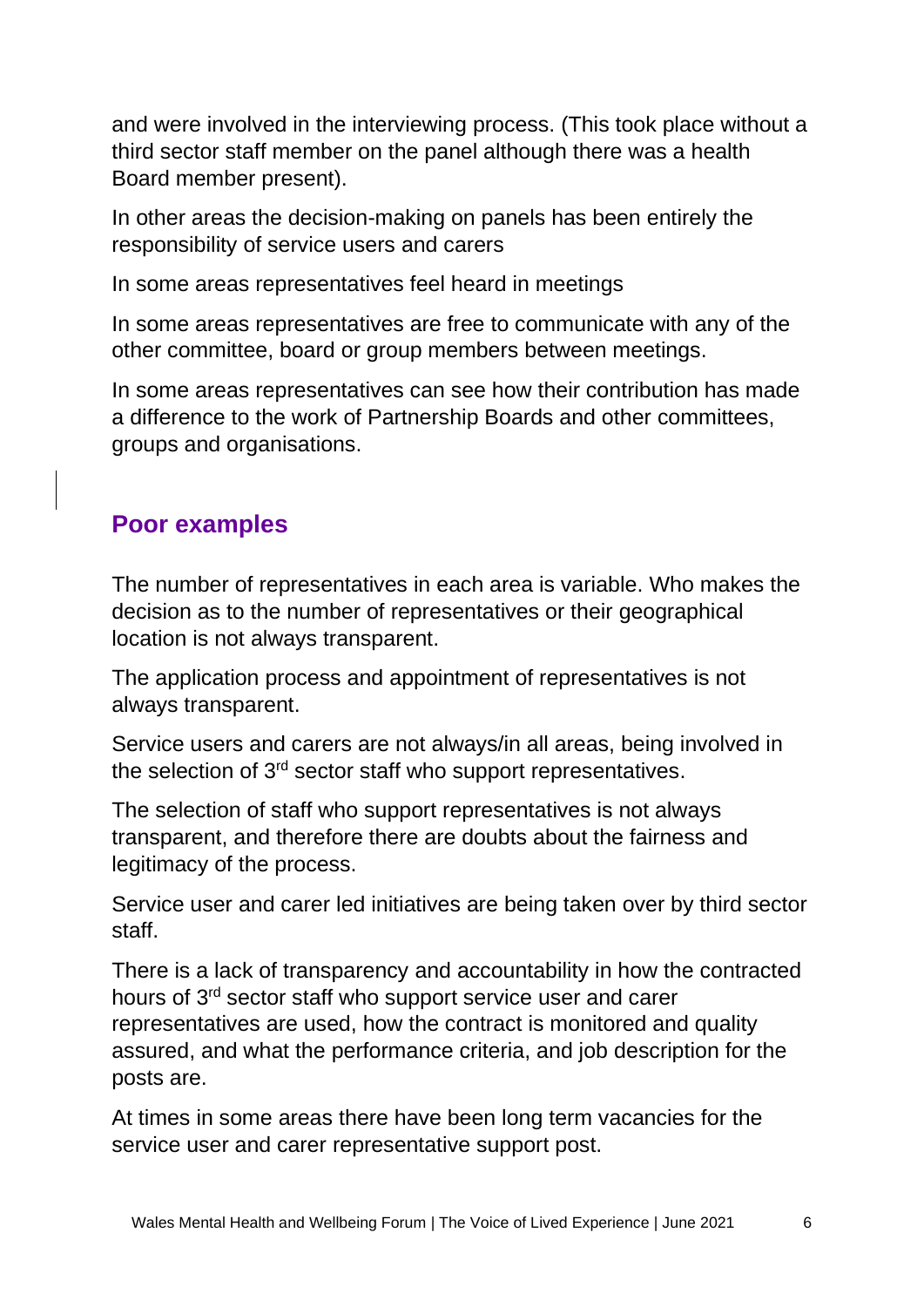Sometimes the post is then delegated to existing staff on top of their other responsibilities, meaning that the full resource is not available as contractually intended.

Concerns have been raised that there is a conflict of interest where 3rd sector organisations who are also service providers apply for the SLA for service user and carer engagement.

Some Forum members feel that the NHS also has a conflict of interests in awarding this SLA, and that other LPB partners should be involved in a more arm's length application and selection process.

Representatives in some areas are 'dismissed' without notice despite being active and effective, without any transparency around how these decisions are made, or without giving any clear justification. Reps need transparency and forward planning, so that they know what to expect, it is hard not to draw the conclusion that those making the decisions are seeking to exclude effective representatives as a way of repressing challenge and avoiding the need to take account of service user and carer views.

In some areas there are not equal opportunities for representatives to take part in things, as opportunities appear to be preferentially allocated to particular individuals. It can feel like people are chosen because they agree with staff members.

Third sector staff in some areas are attending meetings instead of service users and carers, and excluding them from contributing. This has gone so far as agendas and minutes of these meetings not being shared.

In some areas SLA staff are seeking to create a coherent message from service users and carers which then does not represent the range of views that exist, and which could be influenced by the views of the SLA staff themselves.

Poor networking and information sharing results in failure to let -service users and carers know of opportunities to participate, share knowledge and influence.

Some service users and carers feel they are better heard at boards, meetings and groups where the third sector engagement SLA staff are not present.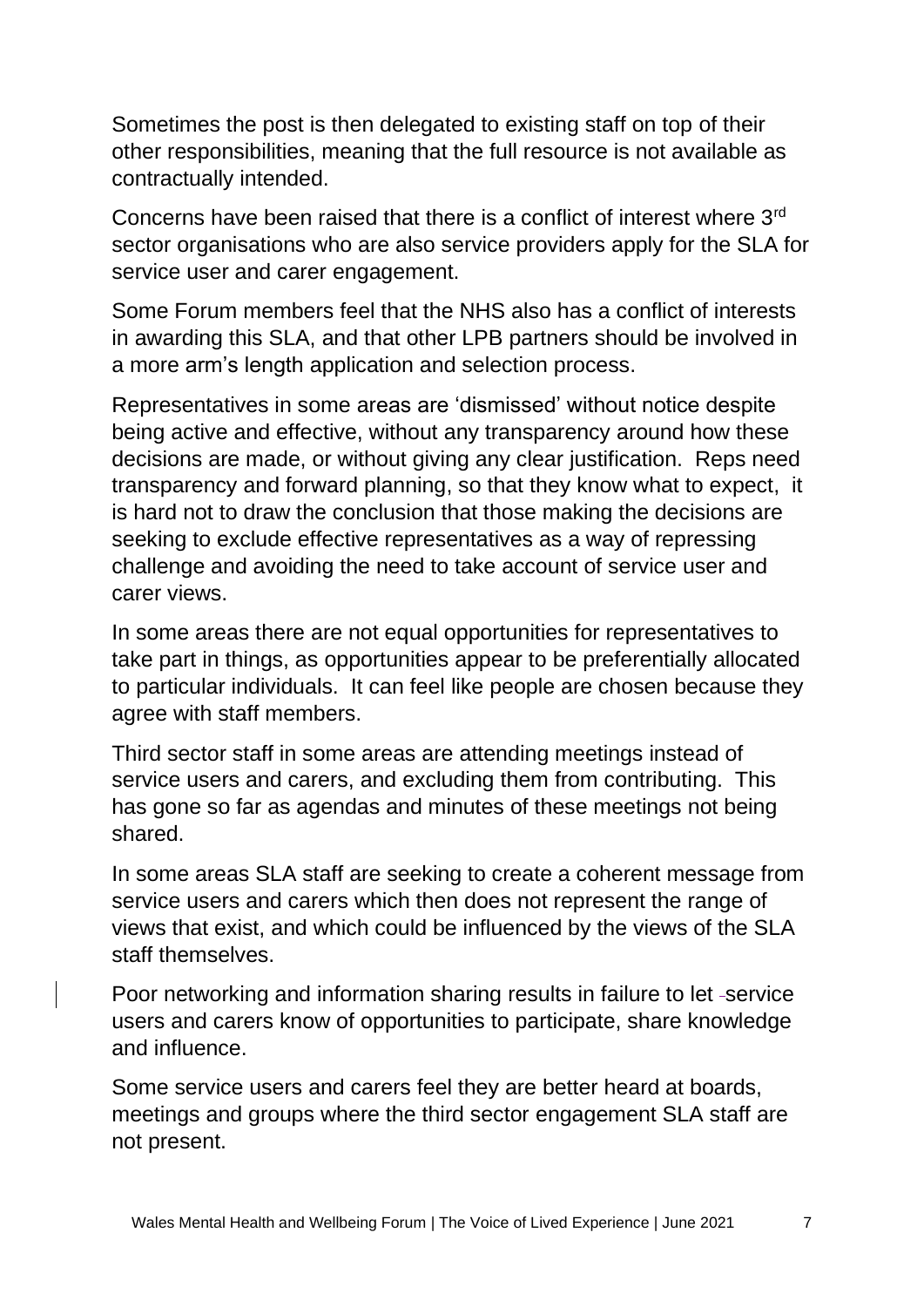Some engagement SLA staff are using their role to promote their own opinions

Sometimes SLA staff promote the interests of their own organisation

Representatives are not always involved in recruiting new representatives.

In some places the third sector decide at every meeting who attends which meeting, or if anyone attends at all.

In some areas, communication between support organisation staff and the representatives is extremely poor, with representatives not being notified of up-coming meetings. The reps feel excluded when this happens as the service user and carer voice is not heard.

Representatives are threatened with dismissal in some areas should they talk directly with Health Board staff.

One organisation has reduced the criteria for representation compared to all other areas from having used services within the last 5 years, to having used services within 2 years.

One health board area has no LMHPB service user and carer representatives

Third sector in some areas have closed down active service user and carer meetings where local service users and carers can have an influence on the work of the representatives

There is poor balance of time allocated to service user and carer comments compared to other agenda items in some meetings.

Commitments to support groups of representatives to develop independence are not being honoured.

Rewards for representatives vary between organisations. Sometimes it appears that funds dedicated to paying service user and carer expenses are being used for other things.

When reps are paid there is a lack of flexibility regarding the number of hours representatives work in some areas.

In some organisations, representatives must ask 'permission' from the third sector organisation before attending a meeting, event or conference.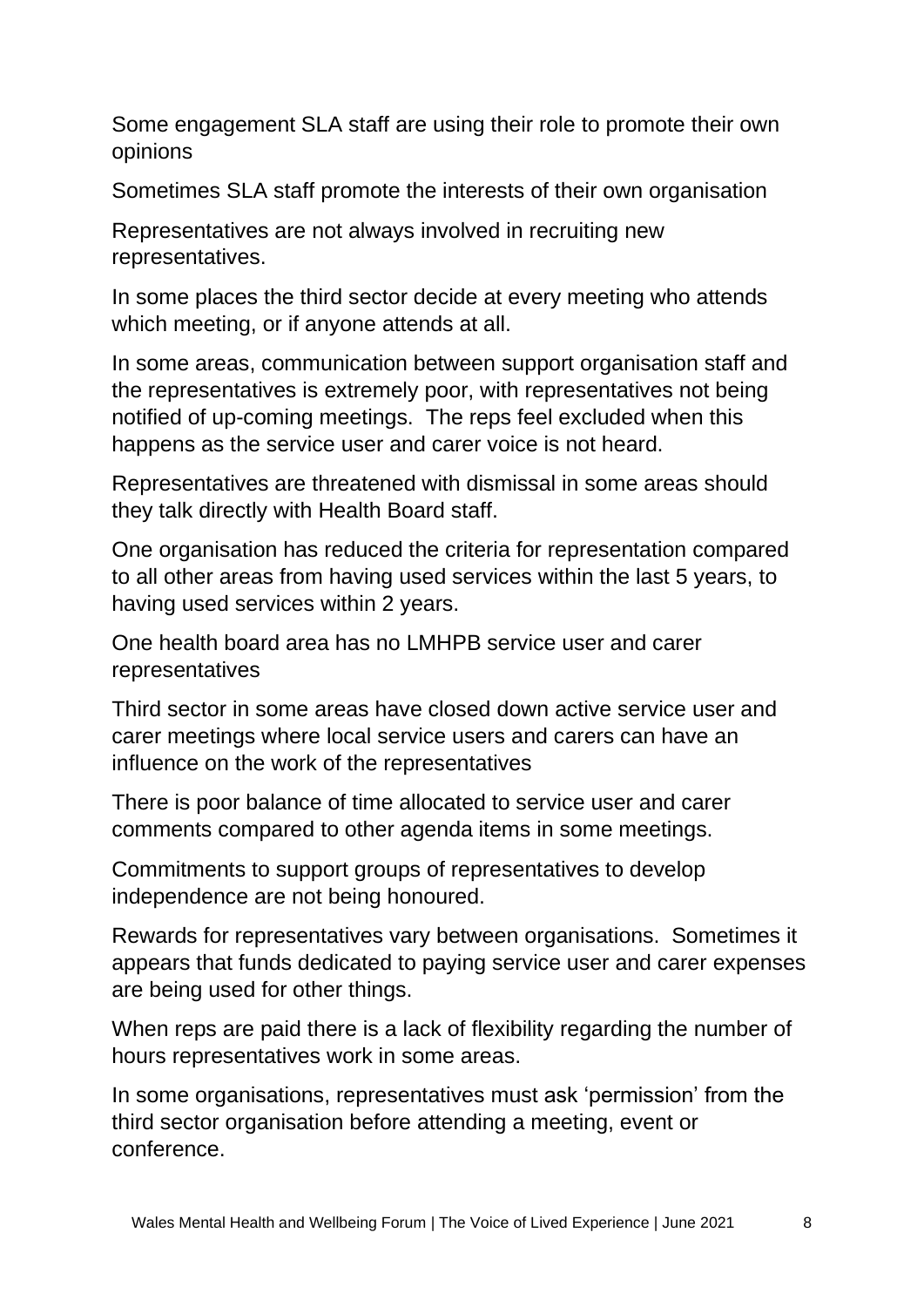SLA's in some areas are being changed mid-term to include or move exclusively towards supporting the engagement of Children and Young People rather than adults. This is in effect a cut in provision for engagement of adults.

Support offered for enabling support SLAs to become service user and carer led has been withdrawn in some areas.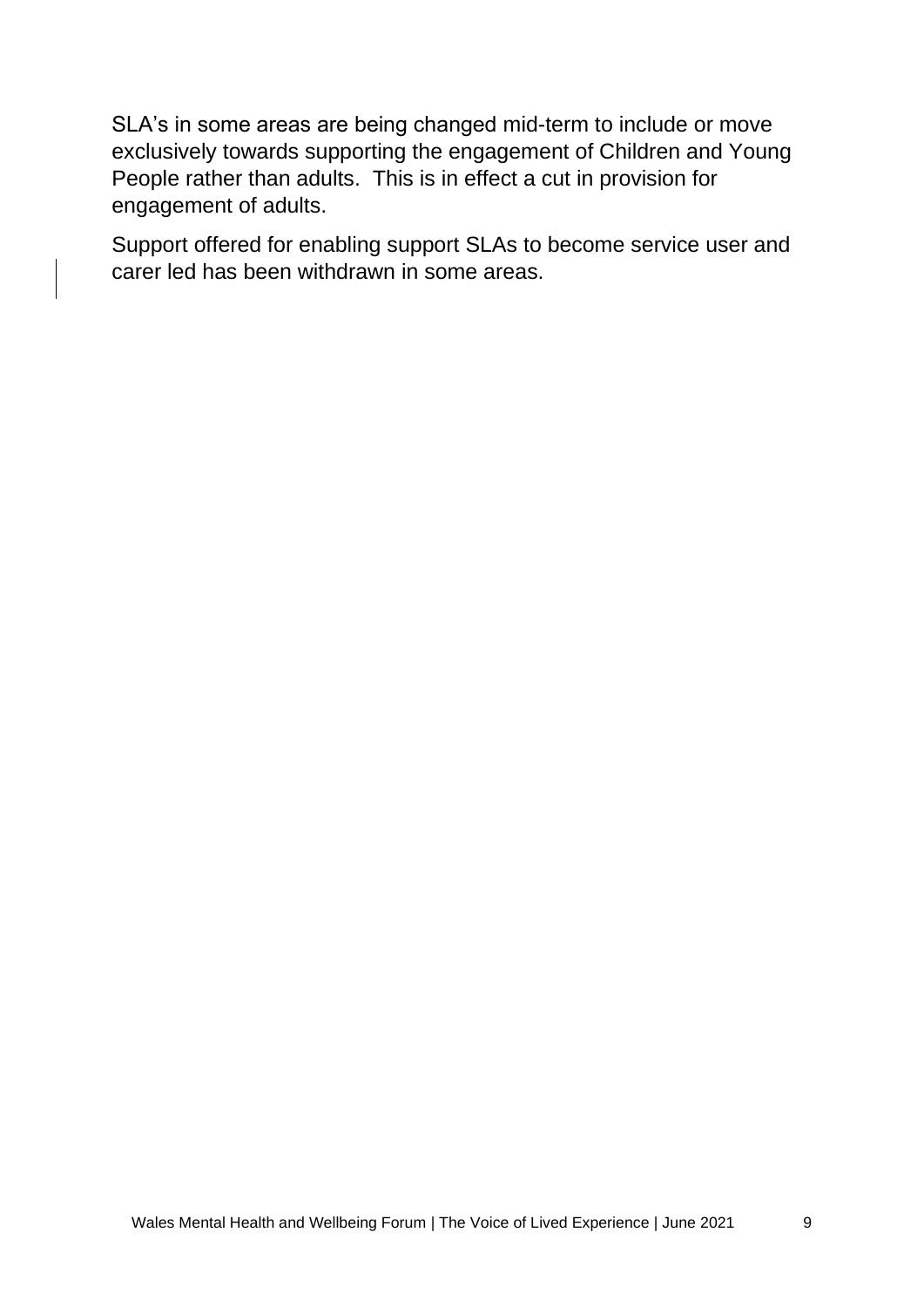# <span id="page-9-0"></span>**Our vision and ambitions for 3rd sector support**

As a result of the collective experience of the forum and research into best practice in supporting engagement across the world we have laid out our vision and ambition for support services below.

It is important to highlight the potential and essential role of supporting organisations to develop and coordinate local engagement with a wider group of service users and carers to inform the work of representatives.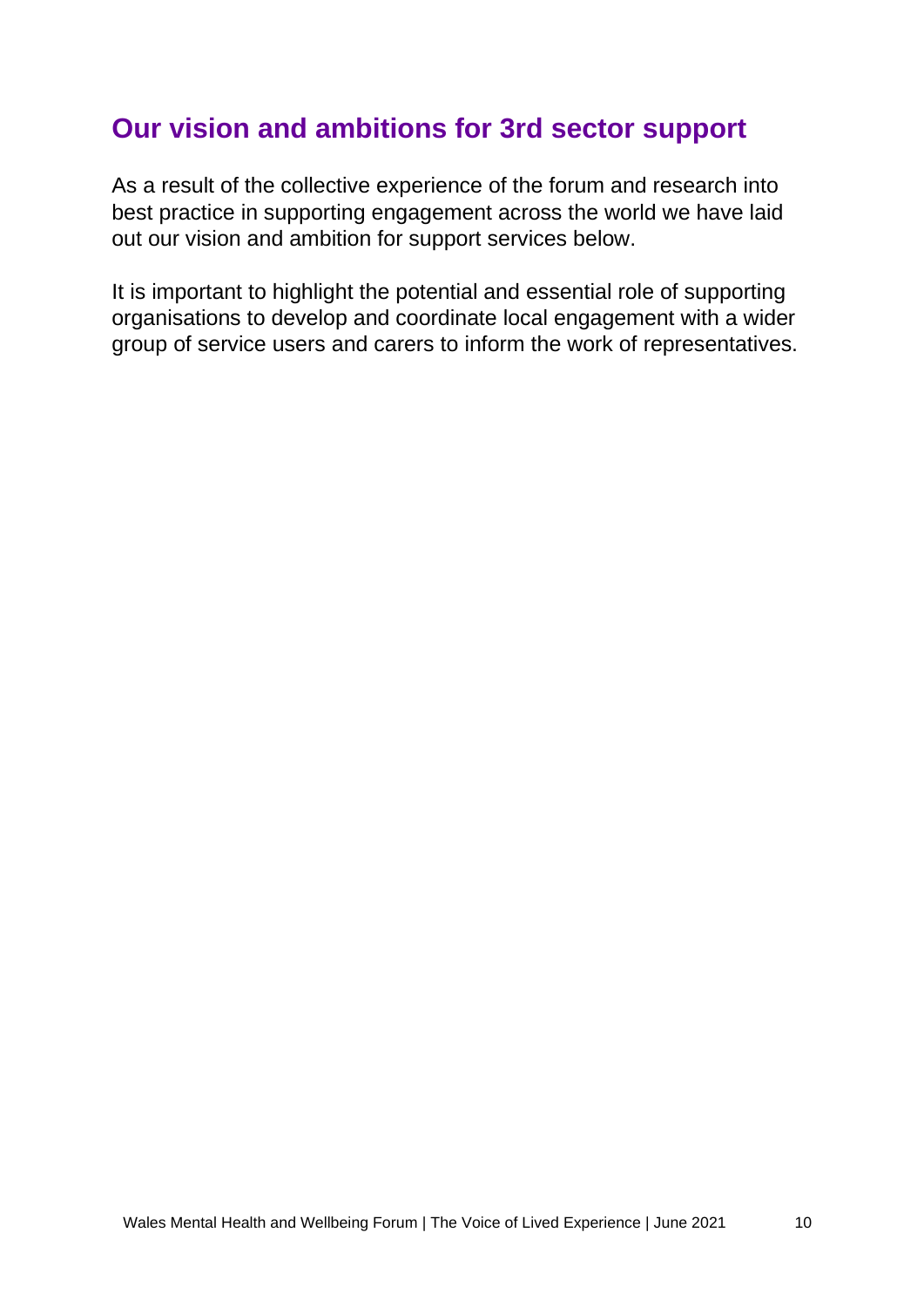# <span id="page-10-0"></span>**Provision of support for representatives prior to and during meetings**

#### **1. Representatives can expect the following support**

#### 1.1) Resources

- Ensure representatives have access to the following resources
	- o Printing equipment/costs
	- o IT equipment to access emails and meetings
	- o Internet access costs
	- o Software
	- o Stationery costs
	- o Telephone costs where required
	- o Funding to pay for training to meet needs identified
	- o Funding to attend relevant conferences
	- o Travel and subsistence costs
- It has been suggested that these costs be a ring-fenced budget heading within engagement SLAs.
- Representatives need email addresses specifically for this work to avoid difficulties over sharing personal addresses.
- 1.2) Arranging Meetings (including Health Boards)
	- Consider availability of representatives for smaller/local groups e.g. under 10 people
	- Ensure sufficient notice of meetings (at least 2 weeks) through a variety of methods.
	- Ideally meetings will be scheduled for the coming 12 months.
	- Consider the timing of meetings to allow for premeeting and to avoid traffic.
	- Ensure papers are received in good time (at least one week in advance) in the format required
	- Papers are sent direct to representatives and not via third sector organisations
	- Where a support organisation also organises service user and carer groups, ensure that they have an opportunity to discuss papers prior to main meeting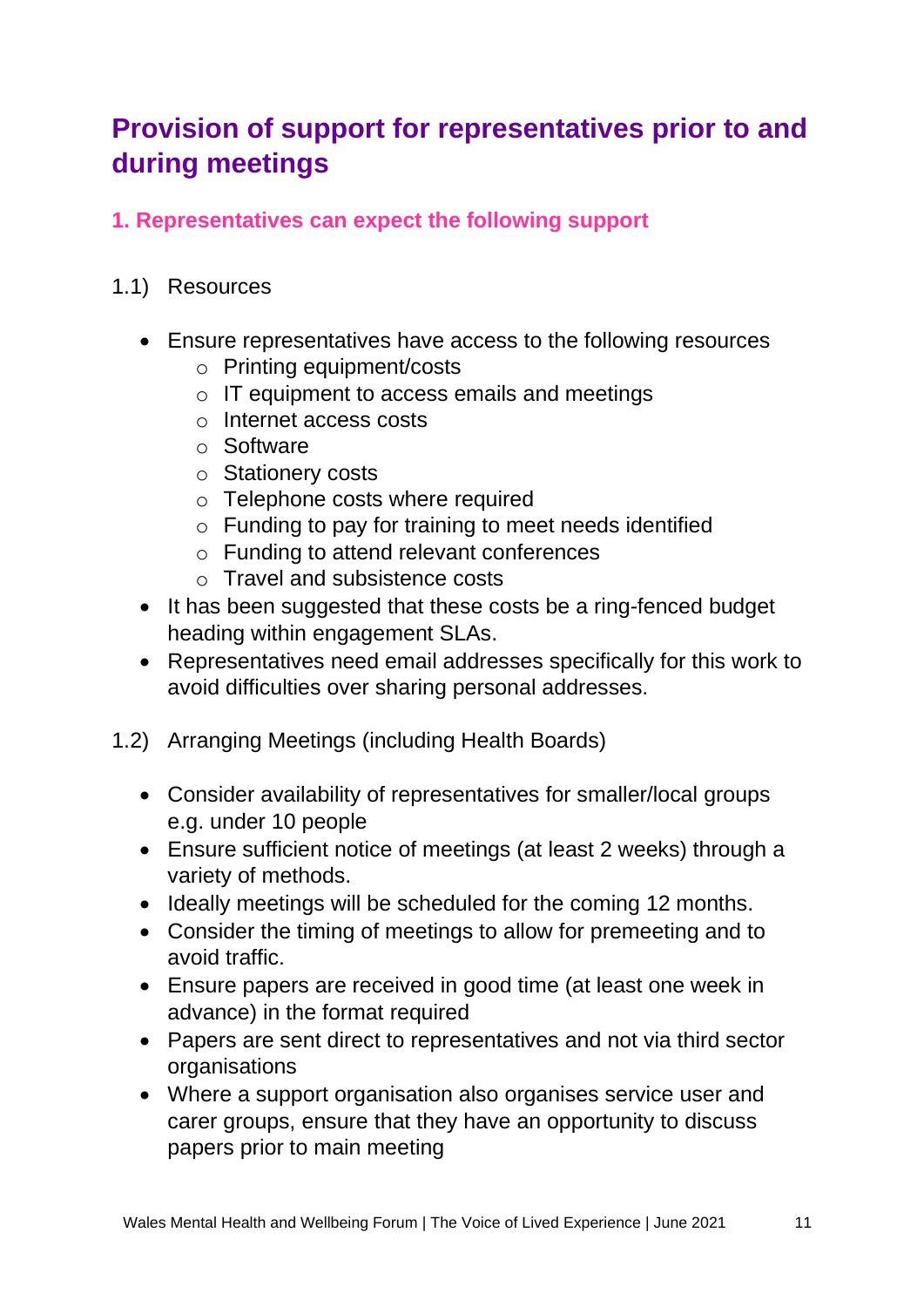- One contact person arranging each meeting so that messages are complete and consistent
- Do not use outlook for communications with representatives, unless you also provide them with the software to read it
- 1.3) Preparation for all Meetings This can be done through a premeeting:
	- Ensure understanding of papers
	- Discuss issues raised
	- Reps practice putting views across
	- Reps prepare for challenges to their views
	- Provide necessary technical equipment and support/training (when required)
	- Ensure representatives have everything they need for meetings including reminders of time and date

#### 1.4) Personal Support

- Wellbeing checks
- Help with self-management when needed
- Skills and ability check e.g. consider training needs such as selforganisation, travel support and remuneration
- Expenses paid at meetings
- Dealing with personality clashes
- Building relationships with partner representatives
- Dealing with power imbalance
- Dealing with complaints between representatives
- Raising concerns
- Team building and development of ground rules
- More experienced representatives are needed to support new representatives. This requires terms of office long enough to cover if there is low availability of new representatives.
- 1.5) Expectations During Meetings
	- Where possible meet and greet reps prior to meeting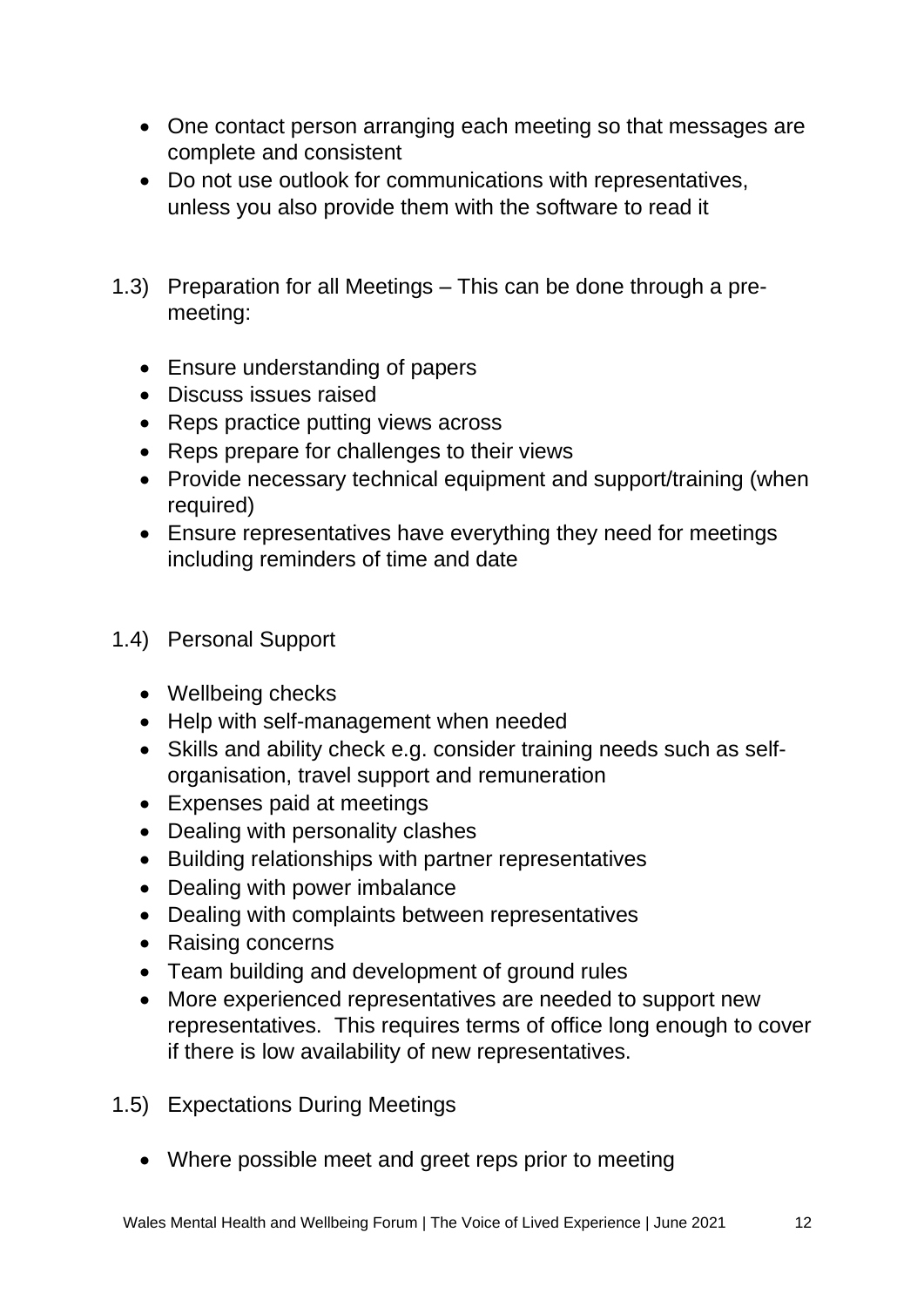- Individual additional needs are accommodated
- Refreshments e.g. at least tea, coffee and water
- Support service users and carers to present the views of absent representatives
- Ensure equal value given to representative voice
- Treat everyone with dignity and respect
- Ground rules are displayed at the beginning of each meeting and followed by all group members

#### **2. Post Meeting Expectations**

- 2.1) Provision of support for representatives after meetings
	- Support representatives to report back on meeting outcomes
	- Support representatives in any actions they are involved in
	- Timely distribution of meeting minutes
	- Debrief and wellbeing check ideally through a group meeting
	- One to one support if needed

#### **3. Communication between meetings**

- Support organisation does not act as an intermediary between representatives and other committee members and stakeholders
- Representatives have a right to speak to organisations and committee members and stakeholders directly
- Support organisations provide support but do not influence the messages from representatives
- Representatives do not necessarily need to agree with each other
- Where requested provide support to representatives to communicate with committee members and stakeholders
- Any meetings about representation must include representatives
- Representatives should be able to have meetings without third sector support if they choose to.

#### **4. Recruitment of Representatives**

- Terms of office:
	- $\circ$  reflect the complexity of the role.
	- $\circ$  the need to get to know the business,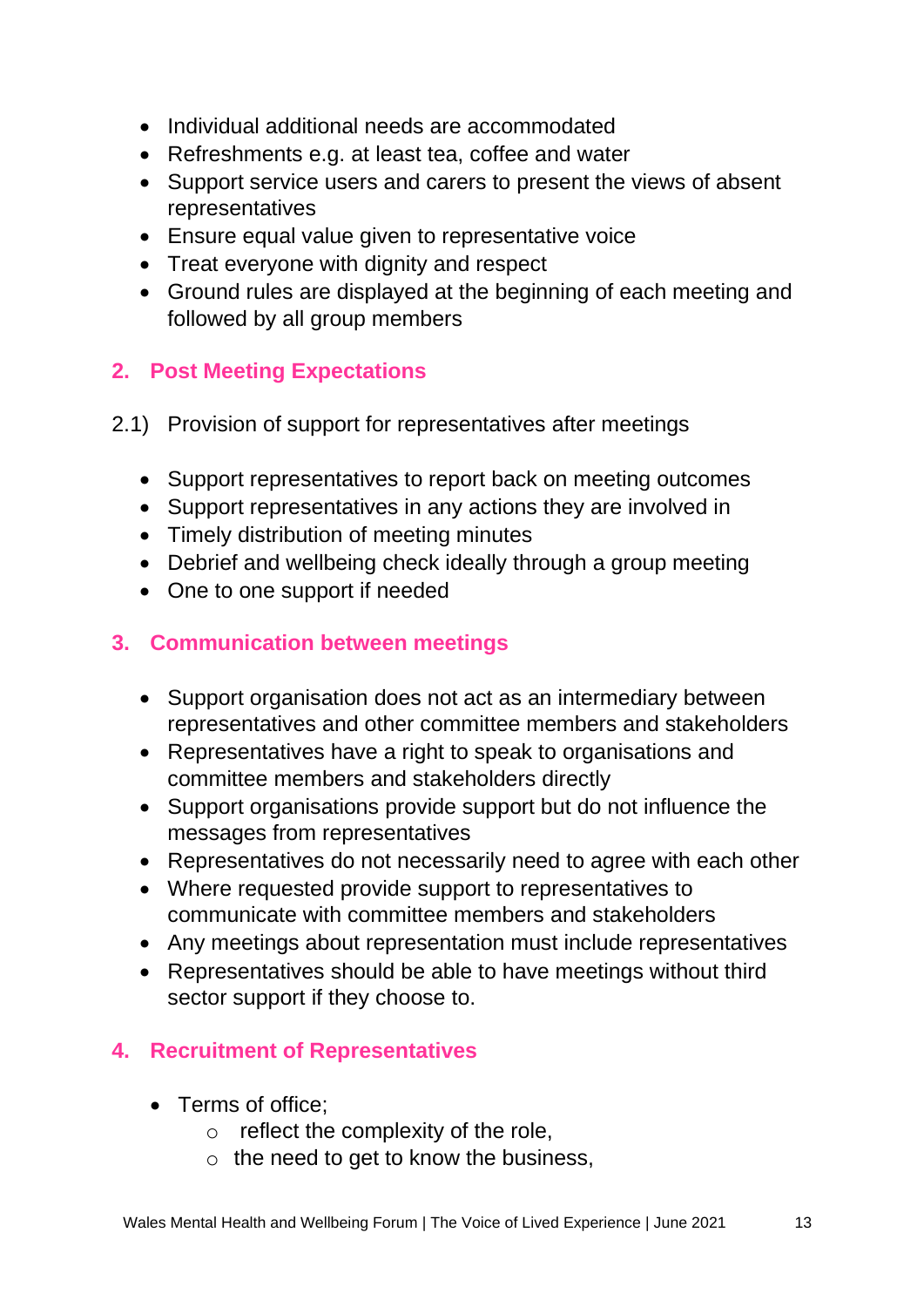- o to develop effectiveness,
- o time to practice at peak performance,
- o and time to pass on knowledge and experience to new representatives.
- A notice period of 6 months or at least 2 LPB meetings is given if a representative's term of office is to end.
- A team of representatives is never replaced in one go, to ensure the passing on of knowledge and expertise to incoming reps, and to ensure that there are always experienced and effective reps on the LPBs
- Some reps feel there should be representation from every local authority area. Given the differences in population and accessibility of meeting venues this is difficult in some areas, where there may be a dearth of activists.
- Decisions about minimum terms of office are made nationally by the Forum and can be exceeded locally but not reduced.
- At least 2 service users and 2 carers are appointed as representatives to each LPB.
- To increase transparency and reduce the risk of conflict of interest by third sector organisations, decisions about terms of office and replacement of Reps are made by the whole Partnership Board, including service users and carer reps, preferably as a part of a local engagement strategy agreed by the board.
- There is a fair and dignified exit strategy, when a rep's term of office comes to an end, which may include keeping them on to mentor newly appointed representatives.

#### **5. Other Considerations**

- There should be transparency about budget allocations for mental health involvement both in the third sector and in other organisations.
- Budgets for activities should be transparent and decisions about how money is used should be made with local service users and carers.
- Robust policy for dealing with Bullying and Harassment including investigation and action (see WMHWF example)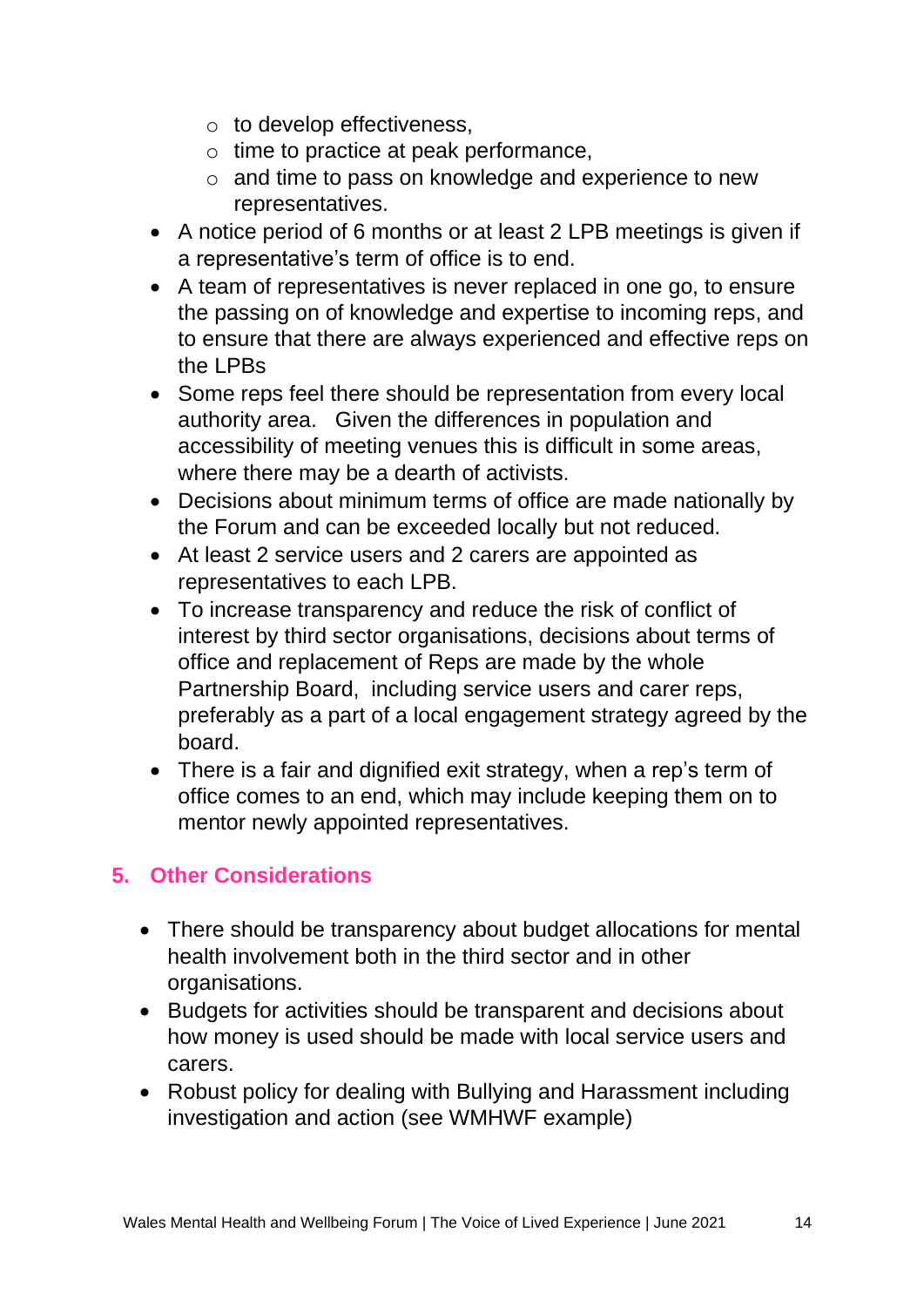- A clear and accessible policy to deal with Grievances and Complaints including about third sector support organisations, through an independent process
- Support organisations will support representatives to engage with other local service users and carers in the community
- Service user and carer representatives are encouraged to take the initiative to arrange their own work, for example by way of action plans.
- Support organisations will support representatives to undertake opinion research on mental health services in the area e.g. development and analysis of surveys
- Support individuals to participate in recruitment processes
- Ensuring proper representation by service users and carers in any meeting about engagement
- Service users and carers should be involved in choosing which representatives attend which meetings through expressions of interest
- There need to be back up representatives should a representative not be able to attend a meeting
- Some meetings, such as sub-groups, are attended by people who are not LPB representatives. The LPB representatives need to know who these people are and have the opportunity to check in with them, to be informed about what is happening in their area.
- Service users and carers are acknowledged for work undertaken
- Service users and carers are invited to any evaluation of their own work
- Service users and carers are involved in the awarding and determination of performance targets as well as the annual evaluation of SLAs for third sector support organisations and individual performance of the third sector staff who work directly with them.
- Service users and carers are involved in the selection of staff who will be supporting representatives, including when this is an internal reallocation of roles or a promotion from voluntary work. This is required to ensure the process is open, fair and transparent and to ensure the appointment meets the needs of the representatives.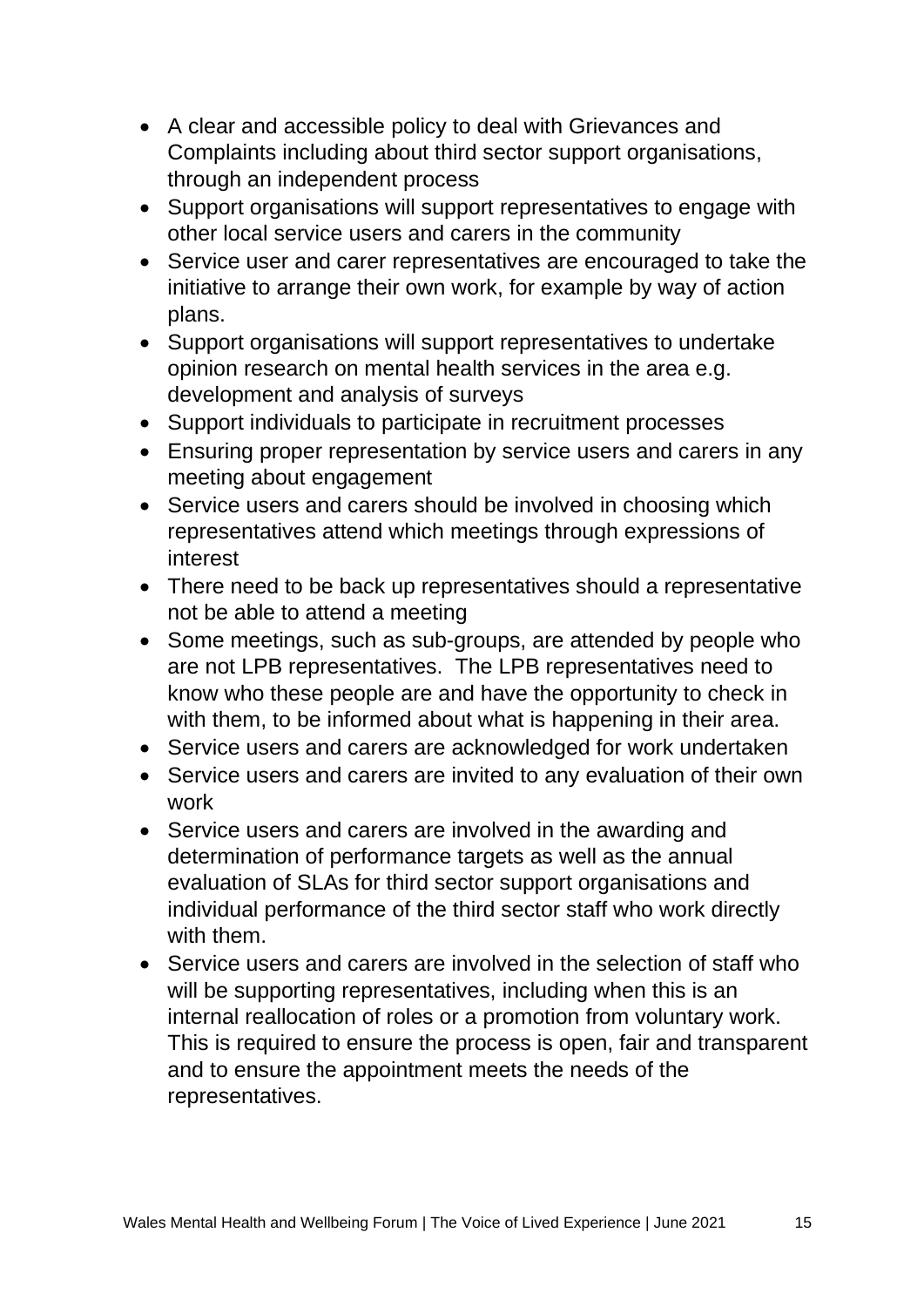# <span id="page-15-0"></span>**Summary**

Service users and carers want a much more co-productive role in the determination of the SLAs for service user and carer engagement and in the selection of the staff who work with them through those SLAs. They want equitable resources compared to other partner organisations/staff, appropriate support for their role, and to be able to provide a voice which is entirely independent of any external influence (including from the 3<sup>rd</sup> sector), which is genuinely originating from service users and carers without going through any proxy individual or organisation.

They also want fair conditions of work, which reward their commitment and experience and provide a dignified and positive exit strategy, such as keeping them on to mentor new recruits.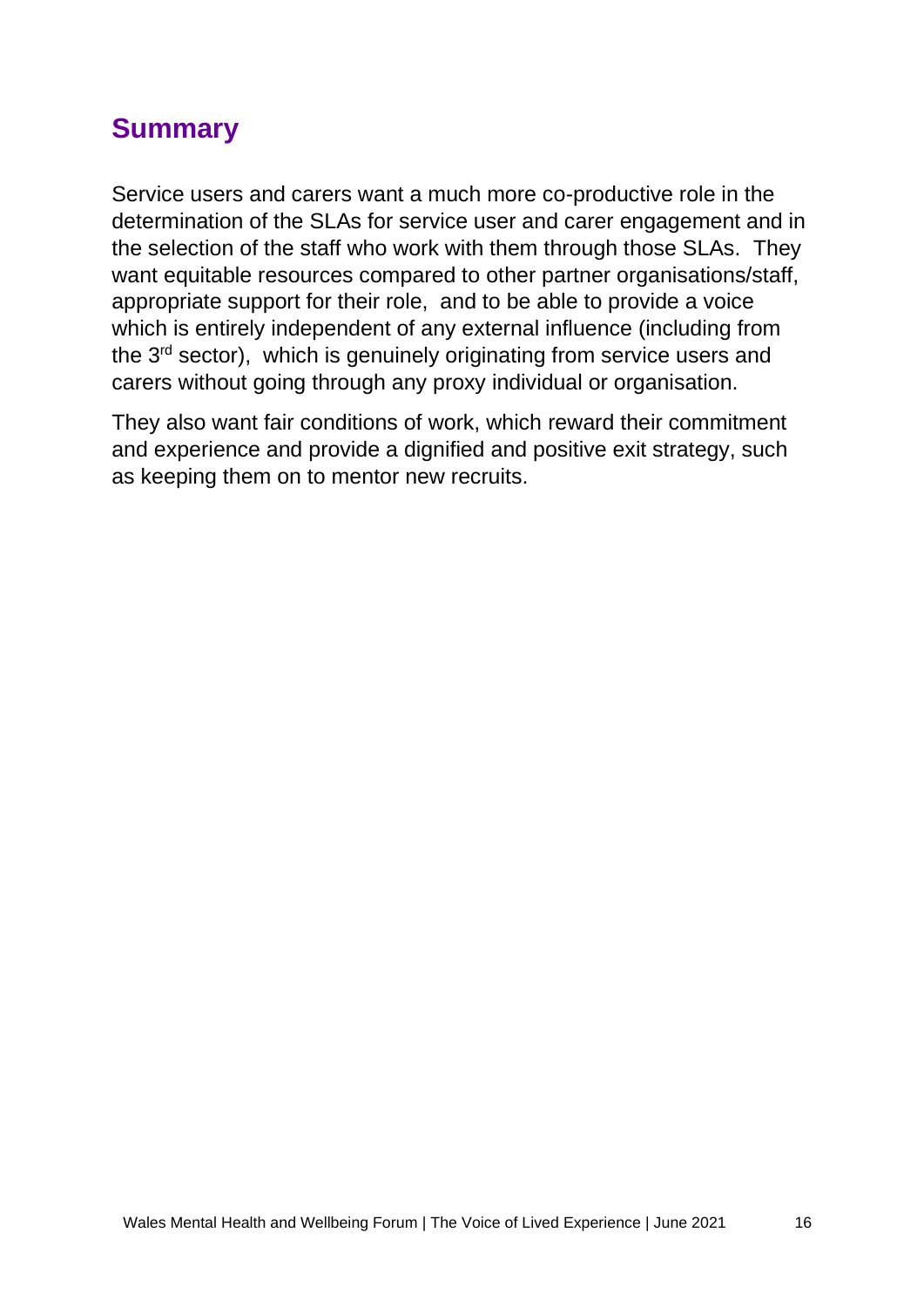# <span id="page-16-0"></span>**Possible solutions**

LPB's should be offered guidance based on the aspirations described in this document to guide the criteria for selection for engagement SLAs and to guide the performance monitoring of these SLAs. The Forum could design a voluntary pledge for LPBs to sign up to laying out aspirations for delivering best practice in supporting engagement.

The Forum to co-develop a national role description for people who support service user and carer engagement, and representatives.

The Forum to lead on the co-production of a competence framework for people who support service user and carer engagement, and representatives.

The Forum to lead on the co-production and delivery of training to people who support service user and carer engagement and representatives.

There needs to be healthy competition for SLA's to ensure that organisations don't become complacent about keeping their SLA, and hence let the quality of service slip.

To provide greater transparency, 3<sup>rd</sup> sector organisations with engagement SLAs should be publicly accountable through the need to declare the outcomes of spending through annual reporting.

### <span id="page-16-1"></span>**Decision**

We would like the NPB to discuss how we can work with partners so this can be taken forward to ensure national implementation of the above solutions.

# <span id="page-16-2"></span>**Glossary**

SLA = service level agreement – a contractual agreement with a commissioner to provide a particular service.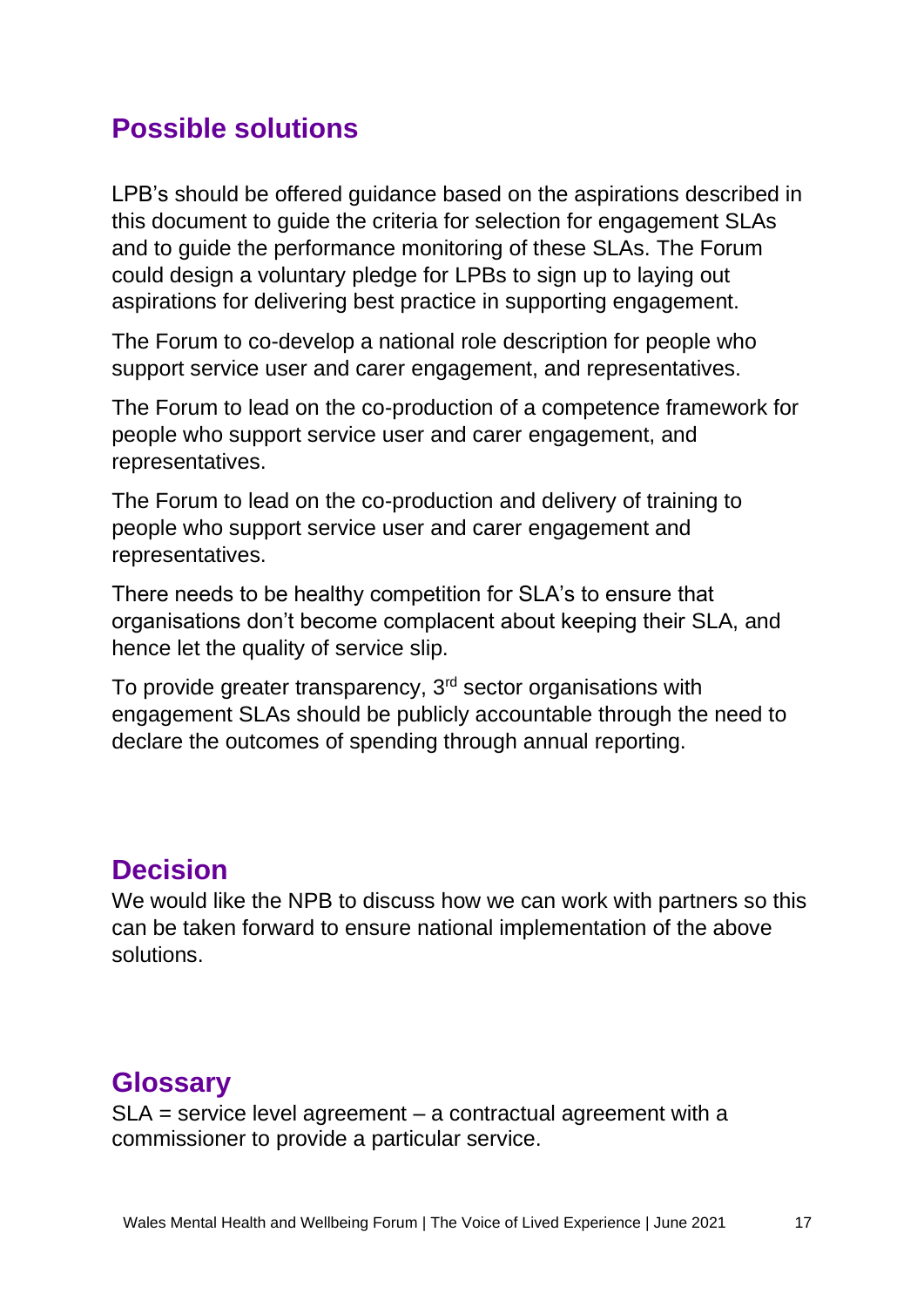# <span id="page-17-0"></span>**Appendix 1: Forum Member Opinions**

*The following are individual and personal opinions.*

### <span id="page-17-1"></span>**Voice A**

In my opinion there are very few examples of good practice. Apart from maybe some in

I wish to express my concerns more strongly than in the paper.

I think a revisiting of the overall strategy and funding of the engagement SLA's across Wales is needed.

This paper only looks at engagement SLAs, but I think that all non-direct services provision SLA's i.e. Information and Development are all relevant to the engagement process.

That they sit together and that they are interdependent, and inseparable is confirmed by the situation across almost all Boards. Most of CVS's have rest of them bundled together.

I am aware of a few exceptions to this.

I agree that in the immediate term there is a need for one focus to be on what limited representation we have i.e. Reps and mostly single isolated LPB Reps at that. But in the longer-term perspective we need to also focus on how to seed fund and develop local groups, activists and future Reps. I feel something should be done on extending and developing engagement to local groups and the wider public. This illustrates the need for the Development and Information SLA's to be included in any review.

Engagement should be far more than tokenistic individual Reps, there need to be teams of Reps at all meetings. Also needed are local engagement groups and conferences, newsletters, Social media.

As regards to development - sadly recently existing groups have closed or been closed. Over time many others have disappeared for some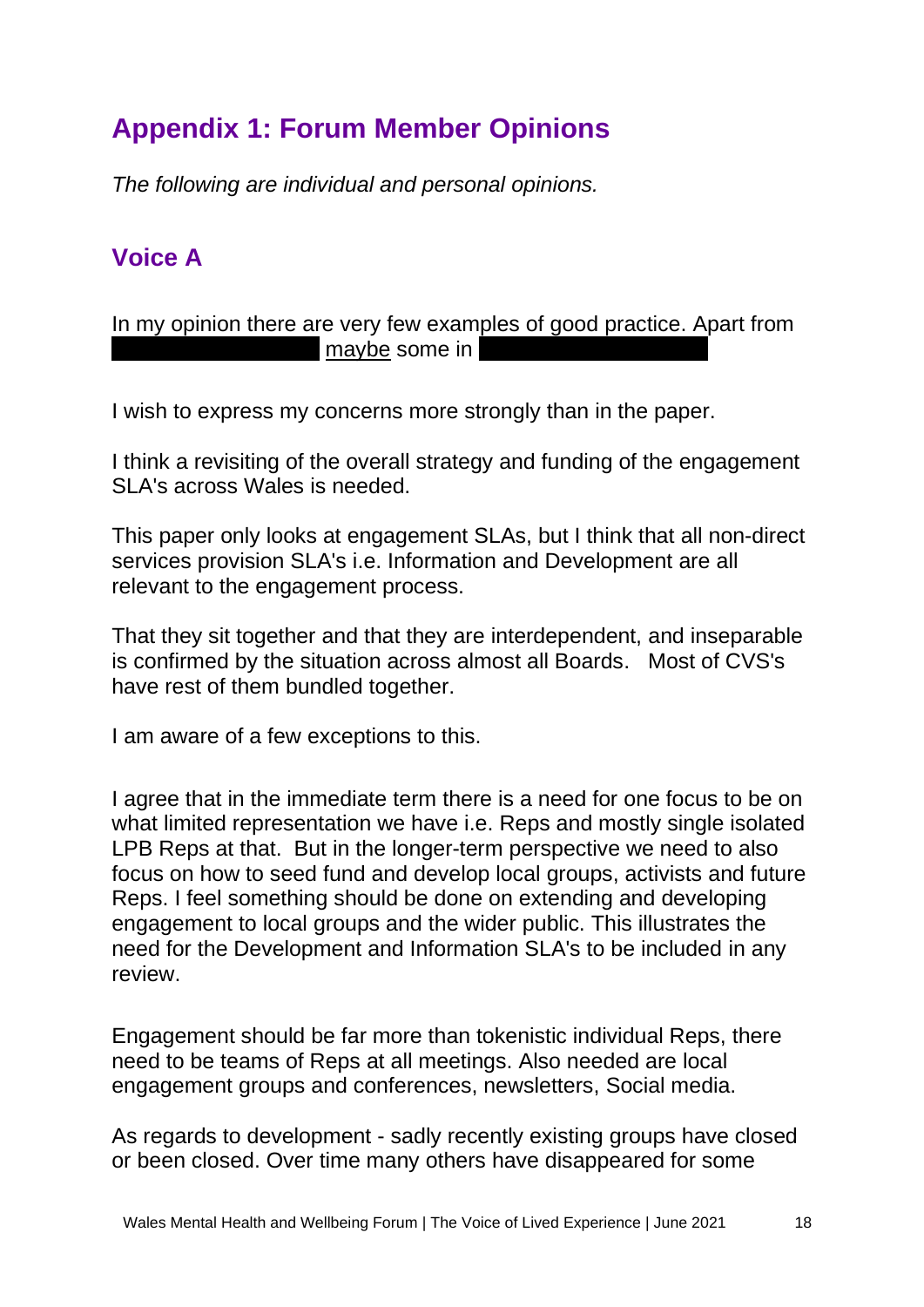reason despite funding for development. No new groups have been developed in some areas, despite funding being available for this. This development funding is used for supporting existing 3rd Sector service providers instead of its assumed intention of development of Service User and Carer groups.

Not only are there not any new groups in some areas, the 3rd sector has allowed the collapse of previous groups and on occasions have actually closed them down deliberately!

As regards to Information SLA's there is little evidence of any spending in some areas.

We need to have teams of Reps at meetings, not just one or maybe two, nor one with a deputy for when Rep can't attend.

Reps need a local support/focus group/constituency to access wider views, for support, and to be accountable to.

Ring Fences for development seed funding, Reps costs, Newsletters, local conferences and Social Media.

There is a conflict of interest where Providers dictate via SLAs and fund the organisations and functions of those supporting the engagement and representation of their Service Users and Carers.

Not only do health boards control the SLA selection process, there is also the scenario of any SLA Holder not wanting to bite the hand that feeds it.

This is comparable to a Company funding and controlling Union Representatives. Contents of SLA's and funding of them need to be at arm's length.

SLAs need to be consistent across Wales, so logically criteria for SLAs should be co-produced between WG and WMHWF centrally.

Since the Welsh Office Days of John Redwood, over twenty-five years ago there have been many millions of pounds spent on engagement across Wales.

All we have to show for it is less than we had those decades ago.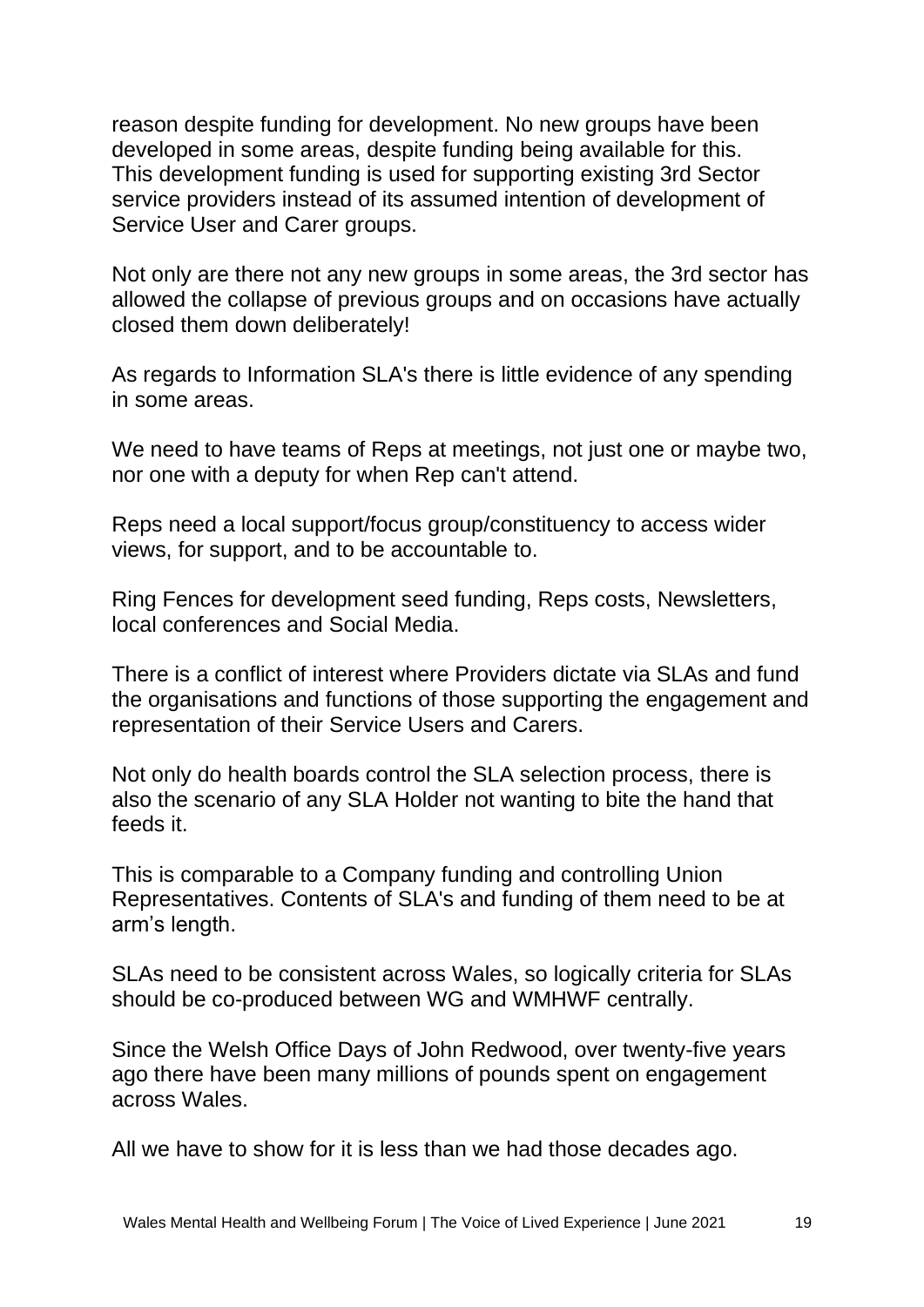I feel there are very few positive outcomes to be shown for current spending and it is a struggle to find them.

I strongly feel there are many negatives. I feel there is not an equal balance between the positives and negatives of service user and carer engagement.

Not only is Public money being unproductive, it is being used to prevent what it is intended to achieve.

There is widespread suspicion that funds are being overly used to cover 3rd Sector core costs and to divert funding to other provision.

An independent review is needed of the effectiveness of third sector engagement, development and information support services which would also include how efficiently funds are being used. This would promote improvement.

"how public money is being used and how it meets people's needs, inspires and empowers the **Welsh** public sector to improve."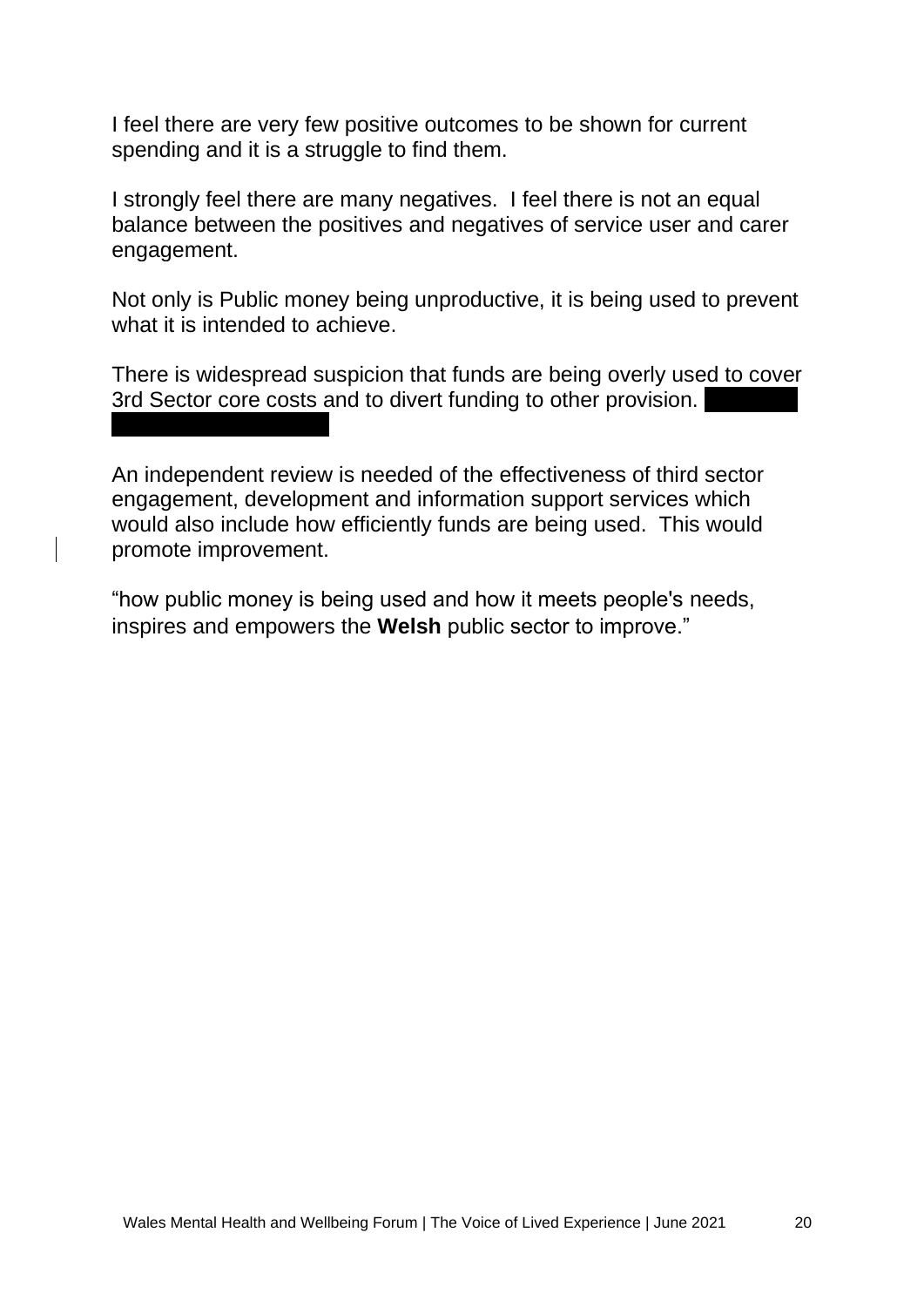### <span id="page-20-0"></span>**Voice B**

What I would like to say is that many of the third sector organisations are not acting independently but as partners with other organisations, like and **a** are partners and under them is **Exercise 2.1 and SU and 2.1 and SU and 3.1 and SU and 3.1 and 5.1 and 5.1 and 5.1 and 5.1 and 5.1 and 5.1 and 5.1 and 5.1 and 5.1 and 5.1 and 5.1 and 5.1 and 5.1 and 5.1 and 5.1 and** Carers are weak actors in their hands. I am very sorry to say that but it's true. Nobody controls their finances or how the money is spent. Every time I attend a meeting of a 3rd sector organisation, I am feeling that I waste my time. Recently, I happily noticed that trying harder to improve things around Mental Health Services. Anyway, I think that we should add in our document that our representatives should get a sort of Financial statements with actions of the organisation prior meeting. This is a must to ensure that things are moving and the meetings are not iconically.